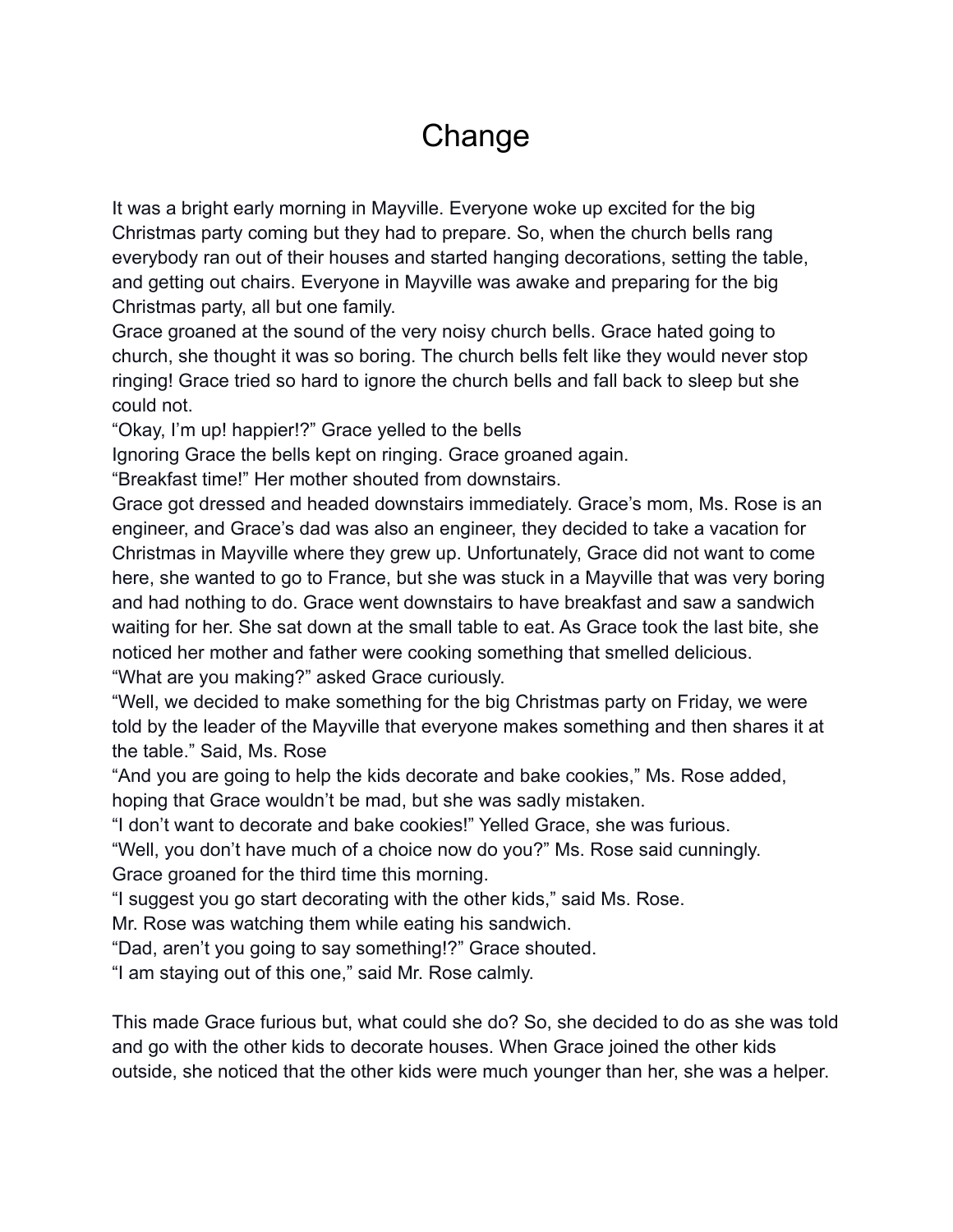The first house was Grace's neighbor's house. The kids argued but finally came to a compromise and decided to decorate his house with snowflakes and lights. Grace noticed a kid who needed help hanging a snowflake on the door. Grace didn't care but, after seeing how hard that little girl was trying, she walked over to help her. Grace lifted the little girl and put her down fast. After the little girl hung up the snowflake, she hugged Grace and said.

"Thanks." In a sweet voice.

"You're welcome, now can you please let go of me?" said Grace while trying to get the girl to stop hugging her knees.

"My name is Bella." The girl said.

Grace noticed that the little girl had patches of fabric on her dress that looked very dirty. By the time the kids finished Grace's neighbor's house it was already lunchtime, and they barely had enough time to finish decorating a small batch of cookies.

At the end of the day Grace was exhausted from helping all those little kids with their cookies and decorations but, that girl Bella, made Grace feel weird but nice. Grace wondered about Bella for some time. As she fell asleep that night she thought to herself, *Today wasn't that bad.* Grace thought.

The next morning Grace was excited to help the other kids, Grace didn't usually like being around others but now she felt different, she felt nicer. When Grace finished breakfast, she went to go meet up with the other kids.

That day they finished two house decorations and finished one huge batch of cookies. While Grace was helping a kid decorate a cookie, Bella was having trouble with icing. When Grace went to Bella and offered to help, Bella accidentally covered her face with icing. Normally, Grace would be mad but since it was an accident, all Grace did was laugh.

Then, Grace took some icing and put it on Bella's nose. Bella giggled and then that giggle became a laugh.

Bella was an extremely cute five-year-old, she was obedient and kind to everyone. Grace asked Bella if she could visit her house. Bella took Grace to a house that was a bit old and didn't look that cozy.

"I live with my mom and dad here," Bella said.

Grace felt her chest pull tight. She had never felt this way before.

"I used to have an older brother," Bella whispered, almost to herself.

Grace's eyes widened in surprise.

"He went missing a couple of years ago. I don't remember him anymore. All the memories fade away day after day. We looked. Search parties are still looking, we still haven't found him. I don't think we ever will." Bella seemed like she was on the verge of tears.